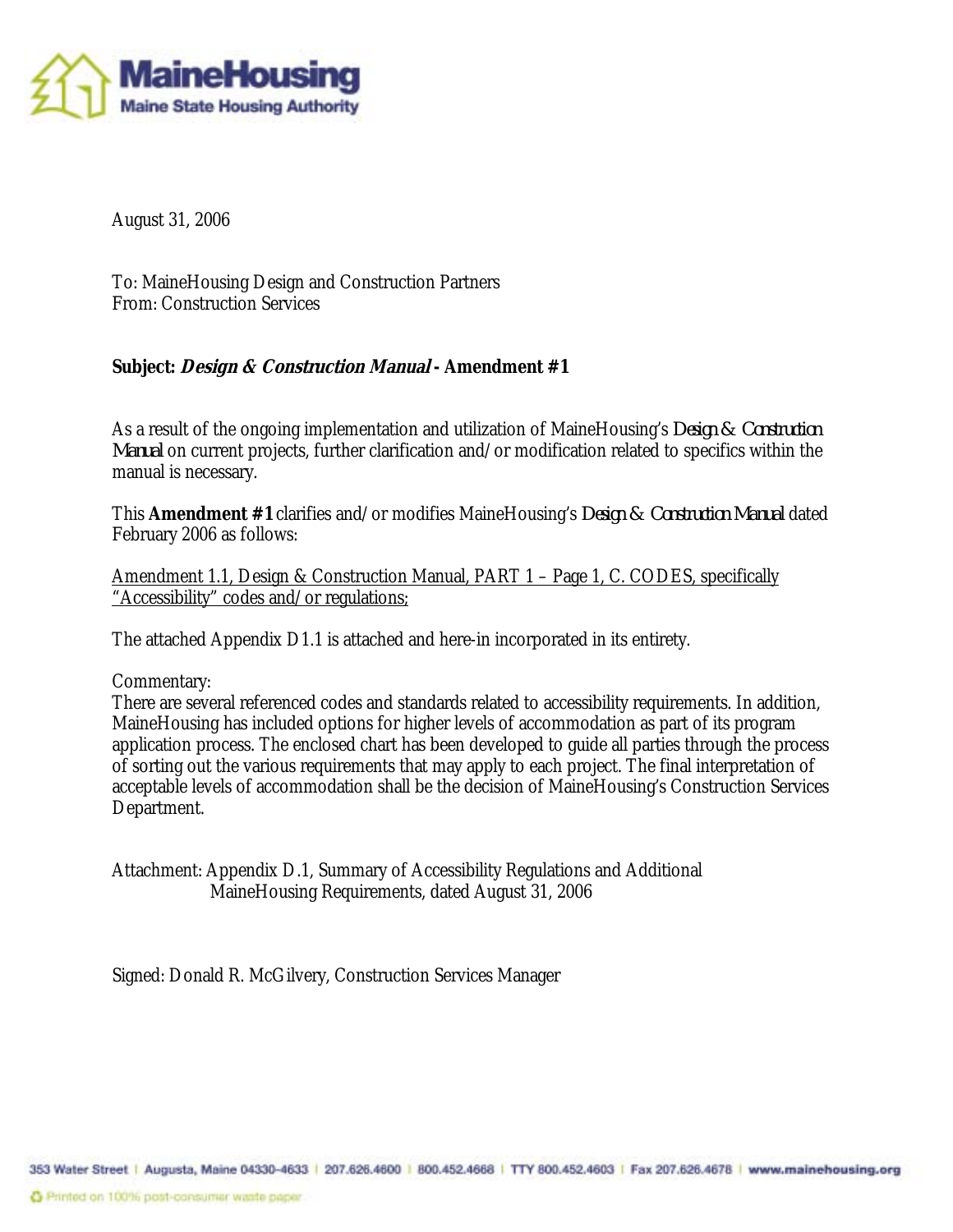

# **Appendix D.1**

## **To: MaineHousing Construction Services' Design & Construction Manual**

## **Summary of Accessibility Regulations and Additional MaineHousing Requirements**

**August 31, 2006** 

| <b>Regulation</b><br><b>Various Codes</b><br>and/or standards<br>that deal with<br>accessibility<br>requirements | <b>Trigger</b><br><b>Scope and</b><br>nature of<br>work that<br>necessitates<br>the<br><b>applicability</b><br>of the<br>regulation | <b>Application</b><br><b>Where</b><br>specifically<br>the<br>regulation is<br>applied<br>based on<br>triggers | <b>Requirements/Highlights</b><br>A rough summary of the<br>key elements to be<br>incorporated from the<br>codes and/or standards -<br>not necessarily all-<br>inclusive                                                                           |
|------------------------------------------------------------------------------------------------------------------|-------------------------------------------------------------------------------------------------------------------------------------|---------------------------------------------------------------------------------------------------------------|----------------------------------------------------------------------------------------------------------------------------------------------------------------------------------------------------------------------------------------------------|
| <b>ADA</b>                                                                                                       | Any work on<br>places of public<br>accommodation                                                                                    | All places of<br>public<br>accommodation<br>including<br>common areas of<br>housing projects                  | <b>Must meet ADADG</b>                                                                                                                                                                                                                             |
| <b>Section 504</b>                                                                                               | <i>*Federal funds</i><br>(*Five or more<br>units)                                                                                   | Entire project                                                                                                | Common areas must meet ADA,<br>5% of the total number of units<br>must be accessible plus another 2%<br>of units must have accommodation<br>for hearing and/or vision impaired.<br><b>Uniform Federal Accessibility</b><br><b>Standards (UFAS)</b> |

353 Water Street | Augusta, Maine 04330-4633 | 207.626.4600 | 800.452.4668 | TTY 800.452.4603 | Fax 207.626.4678 | www.mainehousing.org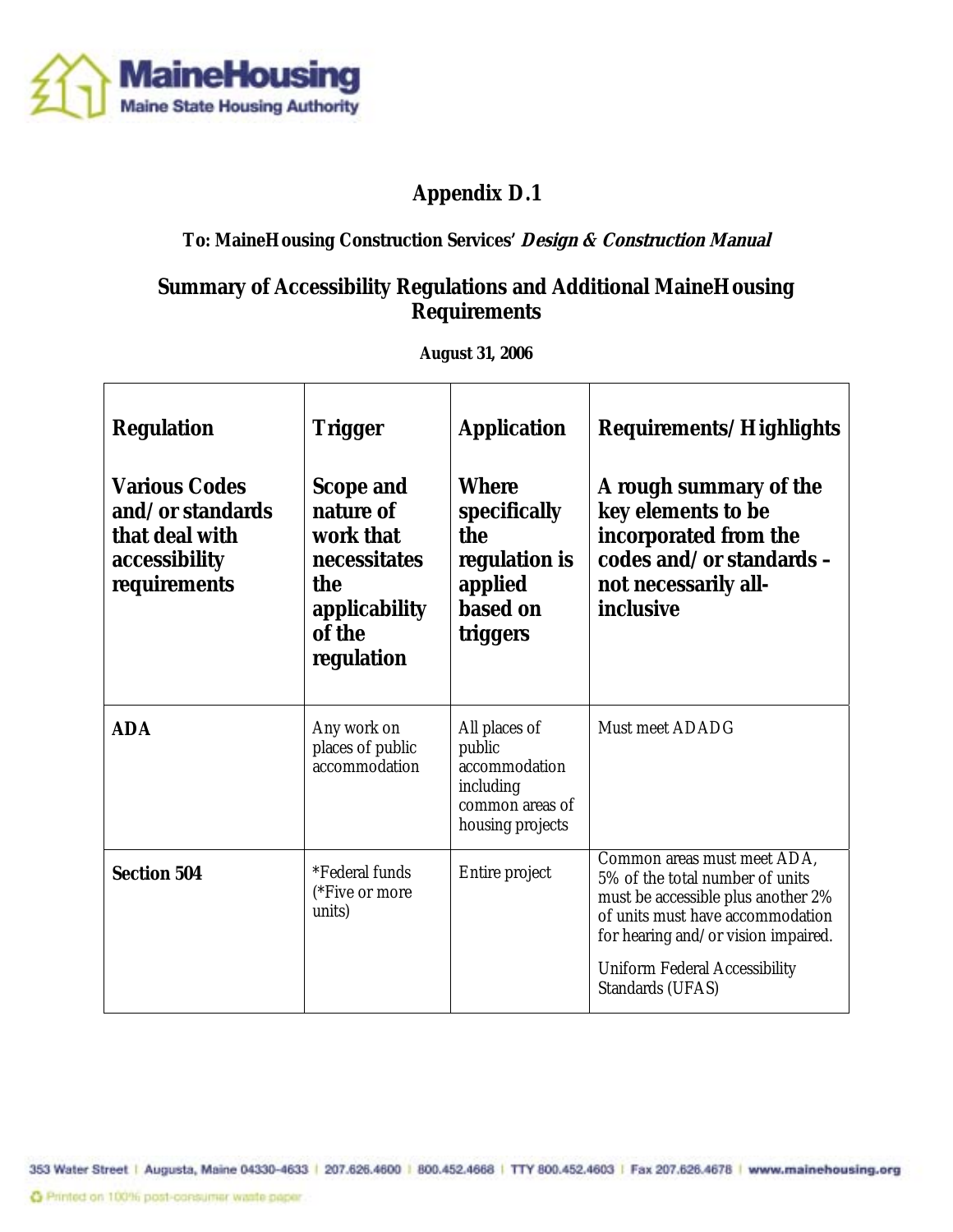| <b>Maine Human</b><br><b>Rights Act</b>      | <b>New Construction</b><br>or renovation over<br>\$100,000 and $*20+$<br>units | Entire project if<br>served by an<br>elevator<br>All 1 <sup>st</sup> floor units<br>if no elevator                                                                                                                                     | No less than 10% of the ground<br>level units shall be accessible and a<br>minimum of 10% of the upper story<br>units shall be accessible connected<br>by an elevator, distributed as to size,<br>and location in a non-discriminatory<br>manner.<br>Barrier-free permit required from<br><b>State Fire Marshal's Office</b>                                               |
|----------------------------------------------|--------------------------------------------------------------------------------|----------------------------------------------------------------------------------------------------------------------------------------------------------------------------------------------------------------------------------------|----------------------------------------------------------------------------------------------------------------------------------------------------------------------------------------------------------------------------------------------------------------------------------------------------------------------------------------------------------------------------|
| <b>Regulation</b>                            | Trigger                                                                        | <b>Application</b>                                                                                                                                                                                                                     | <b>Requirements</b>                                                                                                                                                                                                                                                                                                                                                        |
| <b>Fair Housing</b><br><b>Amendments Act</b> | *New<br>Construction of 4<br>or more units                                     | All covered units<br>must be adaptable<br>(i.e. all ground<br>floor units and all<br>upper level units<br>if serviced by an<br>elevator.)<br>Exception:<br>Multilevel<br>dwelling units<br>(often called<br>townhouses) are<br>exempt. | Fair Housing Act Design Manual<br>1. Accessible entrance on an<br>accessible route<br>2. Accessible public & common use<br>areas<br>3. Usable doors<br>4. Accessible routes into & through<br>the dwelling unit<br>5. Accessible light switches,<br>electrical outlets, &<br>environmental controls<br>6. Reinforced walls in bathrooms<br>7. Usable kitchens & bathrooms. |
| <b>IBC 2003</b>                              | Section 1103                                                                   | $R2 - Multifamily$<br><b>Section 1107.6.2</b><br>More than 20<br>units<br><b>Buildings with</b><br>elevator<br>See exceptions for<br>buildings without<br>elevator Section<br>1107.1                                                   | Must meet ICC/ANSI A117.1 -<br>2003, Type A, Sections 1003 and<br>1005                                                                                                                                                                                                                                                                                                     |